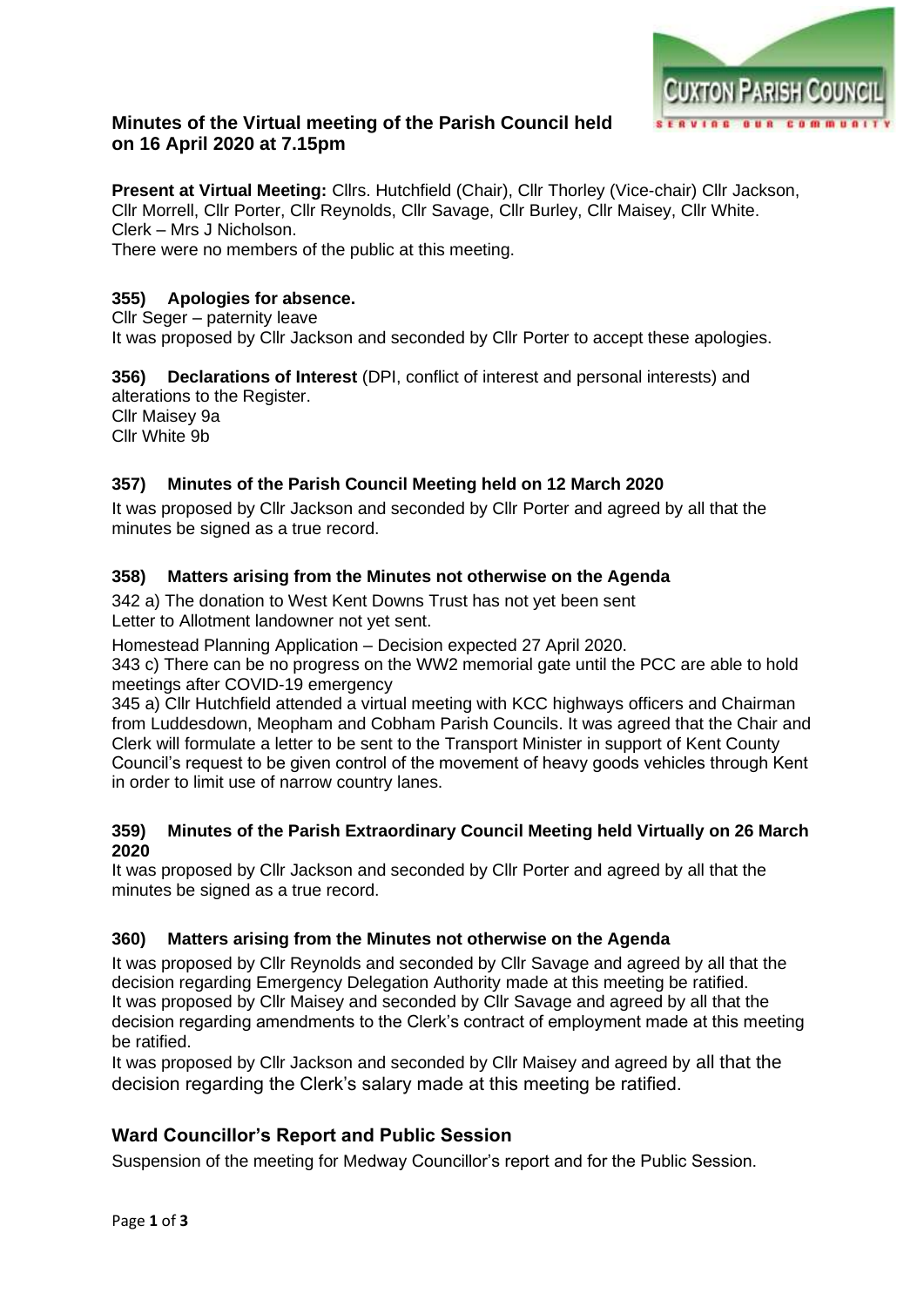There was no report from the Ward Councillor and no members of the public were present.

### **361) Additional Delegated Authority**

a. Planning: It is proposed that Cllrs Burley and Porter have delegated authority to examine all local planning applications and work with the Clerk to formulate a response to Medway Planning Department on behalf of Cuxton Parish Council.

Where complex or potentially controversial applications arise, the Clerk will organise a virtual meeting of the Planning Committee to agree a response.

*Proposed: Cllr Savage Seconded: Cllr Jackson and agreed by all.*

b. Finance: It is proposed that Cllr Burley continues to have access to the monthly bank statements for all Cuxton Parish Council bank accounts and to examine the transactions against the monthly finance report included in meeting papers. He will then report findings in the Bank balance section of the Finance agenda item. *Proposed: Cllr Savage Seconded: Cllr Jackson and agreed by all.*

### **362) Finance**

- a. Creation of a new current account Following discussion, it was agreed that Council open a bank account with Unity Trust Bank to hold the precept and that a standing order be established to transfer £4000/month in to the Council's Barclay's Community (current) account. *Proposed: Cllr Jackson Seconded: Cllr Thorley*
- b. Bank Balances Cllr Burley confirmed that he has checked and approved the bank statements and balances. *Proposed: Cllr Jackson Seconded: Cllr Porter and agreed by all.*
- c. Approval of payments made since the last meeting None
- d. Accounts for payment

It was agreed that the council will purchase Zoom Pro and MS Office for the Clerk's laptop to facilitate virtual meetings and home working. *Proposed: Cllr Porter Seconded: Cllr Reynolds.*

The meeting was suspended at this point to allow all to take part in "Clap for the NHS, carers and all key workers".

## **363) Grant Applications to Council**

Applications were received from Medway Towns (Cuxton & Halling) Scout Group, Cuxton & Halling PCC and Beehive Playgroup.

It was agreed by all that these applications be deferred to the next meeting.

## **364) Future Meetings**

It was agreed council meetings will continue via Zoom on the dates previously agreed. **Next virtual meeting – 14 May 2020 at 6.45pm**

#### **365) Correspondence**

- a. Residents None
- b. Other- None